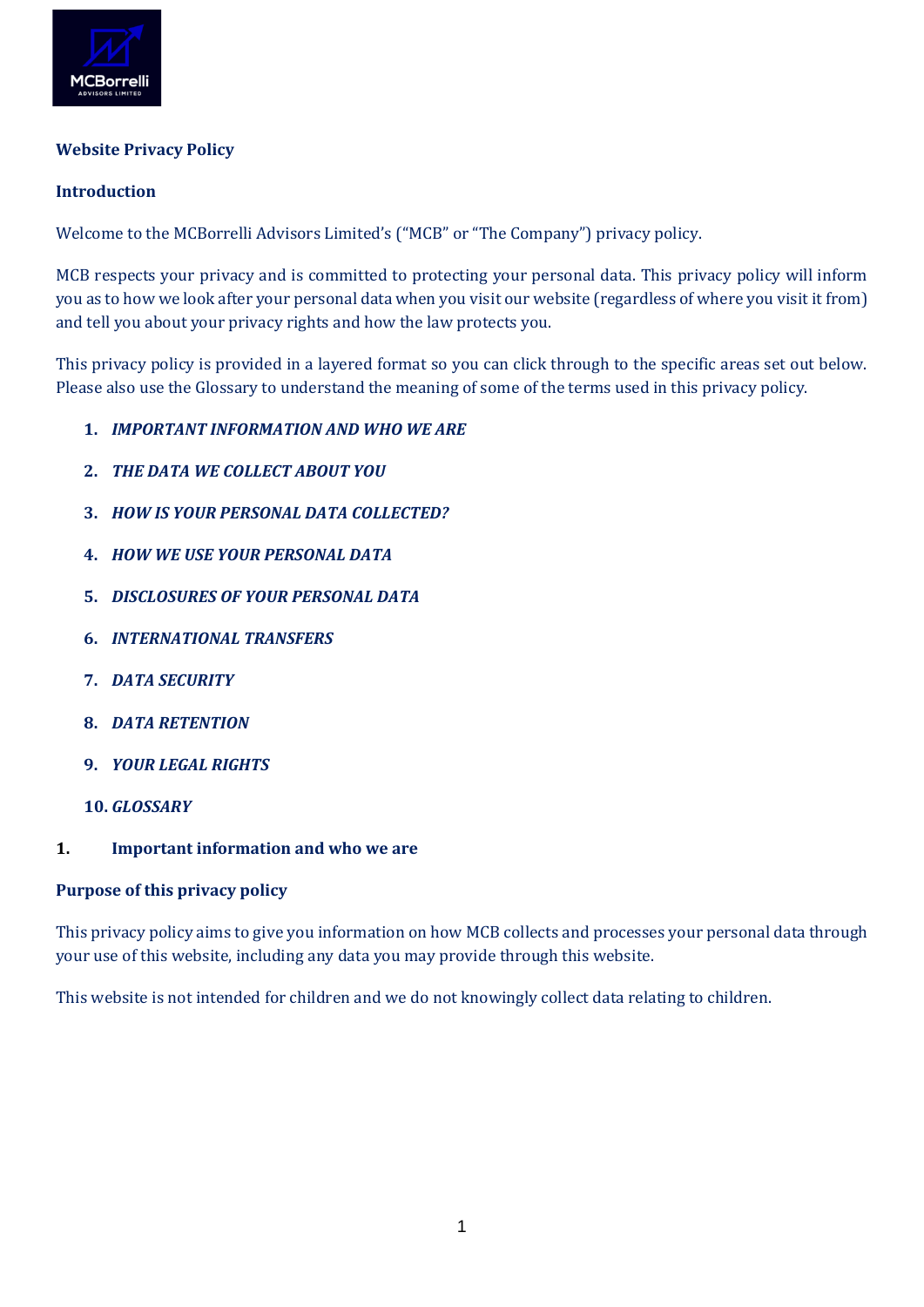

It is important that you read this privacy policy together with any other privacy policy or fair processing policy we may provide on specific occasions when we are collecting or processing personal data about you so that you are fully aware of how and why we are using your data. This privacy policy supplements other notices and privacy policies and is not intended to override them.

## **Controller**

MCB is the controller and responsible for your personal data (collectively referred to as "The Company", "we", "us" or "our" in this privacy policy).

## **Contact details**

If you have any questions about this privacy policy or our privacy practices, please contact us.

You have the right to make a complaint at any time to the Information Commissioner's Office (ICO), the UK regulator for data protection issues (*www.ico.org.uk*). We would, however, appreciate the chance to deal with your concerns before you approach the ICO so please contact us in the first instance.

## **Changes to the privacy policy and your duty to inform us of changes**

We keep our privacy policy under regular review. This version was last updated on 2nd February 2022. Historic can be obtained by contacting us.

It is important that the personal data we hold about you is accurate and current. Please keep us informed if your personal data changes during your relationship with us.

## **Third-party links**

This website may include links to third-party websites, plug-ins and applications. Clicking on those links or enabling those connections may allow third parties to collect or share data about you. We do not control these third-party websites and are not responsible for their privacy statements. When you leave our website, we encourage you to read the privacy policy of every website you visit.

## **2. The data we collect about you**

Personal data, or personal information, means any information about an individual from which that person can be identified. It does not include data where the identity has been removed (anonymous data).

We may collect, use, store and transfer different kinds of personal data about you which we have grouped together as follows:

- **Identity Data** includes first name, maiden name, last name, username or similar identifier, marital status, title, date of birth and gender.
- **Contact Data** includes billing address, delivery address, email address and telephone numbers.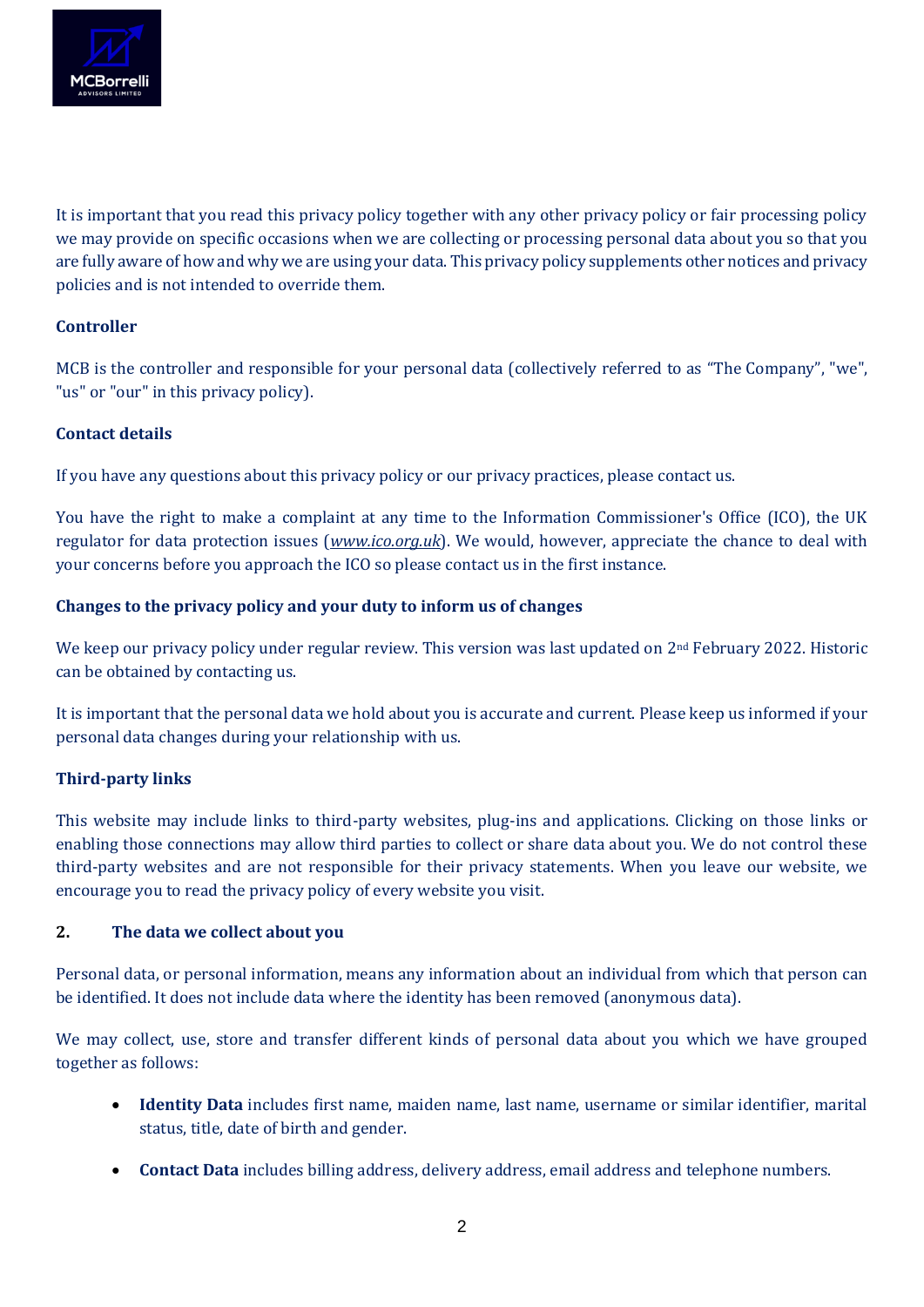

- **Financial Data** includes bank account and payment card details.
- **Transaction Data** includes details about payments to and from you and other details of products and services you have purchased from us.
- **Technical Data** includes internet protocol (IP) address, your login data, browser type and version, time zone setting and location, browser plug-in types and versions, operating system and platform, and other technology on the devices you use to access this website.
- **Profile Data** includes your username and password, purchases or orders made by you, your interests, preferences, feedback and survey responses.
- **Usage Data** includes information about how you use our website, products and services.
- **Marketing and Communications Data** includes your preferences in receiving marketing from us and our third parties and your communication preferences.

We also collect, use and share **Aggregated Data** such as statistical or demographic data for any purpose. Aggregated Data could be derived from your personal data but is not considered personal data in law as this data will **not** directly or indirectly reveal your identity. For example, we may aggregate your Usage Data to calculate the percentage of users accessing a specific website feature. However, if we combine or connect Aggregated Data with your personal data so that it can directly or indirectly identify you, we treat the combined data as personal data which will be used in accordance with this privacy policy.

We do not collect any **Special Categories of Personal Data** about you (this includes details about your race or ethnicity, religious or philosophical beliefs, sex life, sexual orientation, political opinions, trade union membership, information about your health, and genetic and biometric data). Nor do we collect any information about criminal convictions and offences.

# **If you fail to provide personal data**

Where we need to collect personal data by law, or under the terms of a contract we have with you, and you fail to provide that data when requested, we may not be able to perform the contract we have or are trying to enter into with you (for example, to provide you with goods or services). In this case, we may have to cancel a product or service you have with us but we will notify you if this is the case at the time.

# **3. How is your personal data collected?**

We use different methods to collect data from and about you including through:

- **Direct interactions.** You may give us your Identity, Contact and Financial Data by filling in forms or by corresponding with us by post, phone, email or otherwise. This includes personal data you provide when you:
	- apply for our products or services;
	- subscribe to our service or publications;
	- give us feedback or contact us.
- **Automated technologies or interactions.** As you interact with our website, we will automatically collect Technical Data about your equipment, browsing actions and patterns. We collect this personal data by using cookies, server logs and other similar technologies.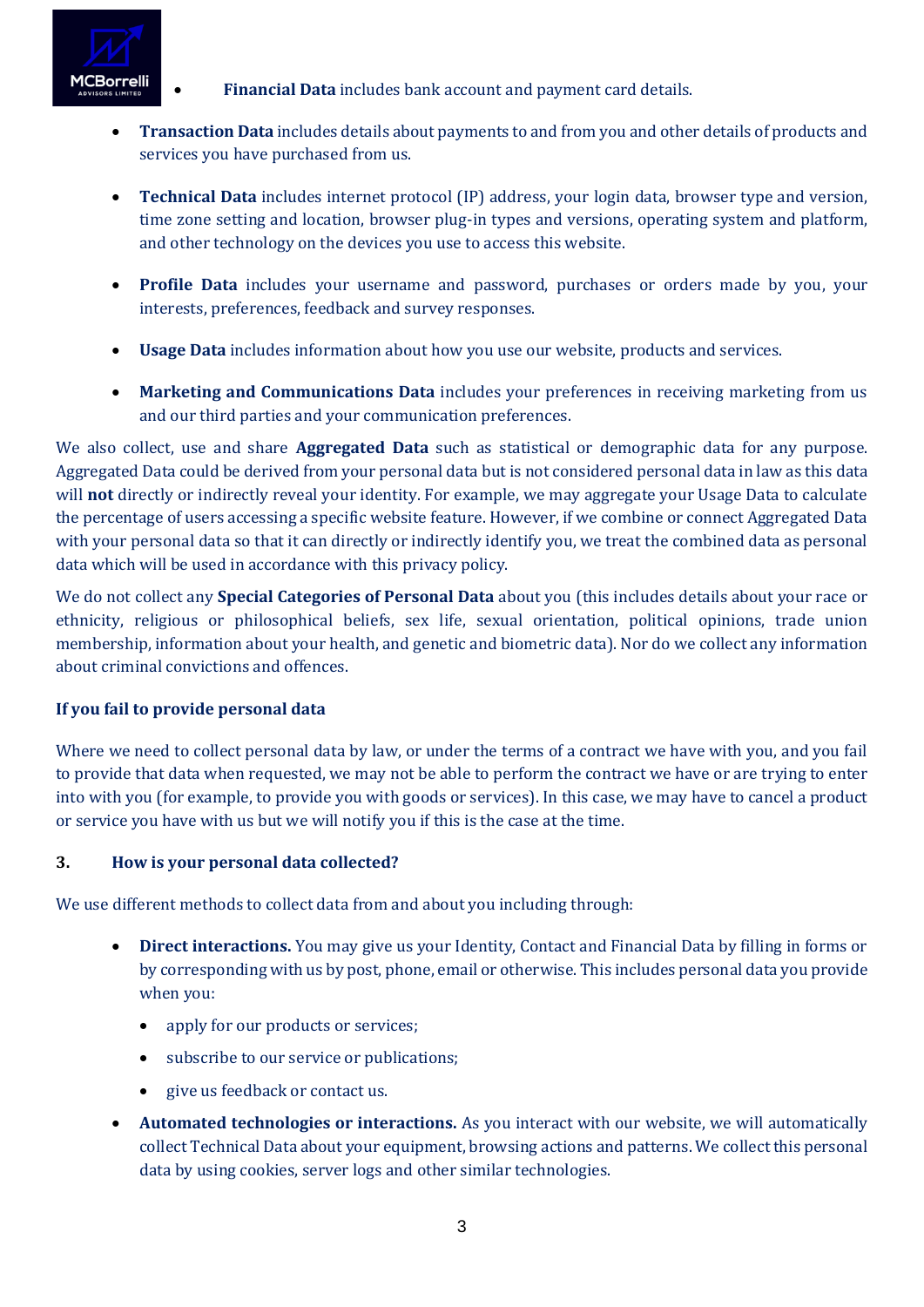

• **Third parties or publicly available sources.** We will not receive personal data about you from various third parties and public sources.

## **4. How we use your personal data**

We will only use your personal data when the law allows us to. Most commonly, we will use your personal data in the following circumstances:

- Where we need to perform the contract we are about to enter into or have entered into with you.
- Where it is necessary for our legitimate interests (or those of a third party) and your interests and fundamental rights do not override those interests.
- Where we need to comply with a legal obligation.

Generally, we do not rely on consent as a legal basis for processing your personal data although we will get your consent before sending third party direct marketing communications to you via email or text message. You have the right to withdraw consent to marketing at any time by contacting us.

## **Purposes for which we will use your personal data**

We have set out below, in a table format, a description of all the ways we plan to use your personal data, and which of the legal bases we rely on to do so. We have also identified what our legitimate interests are where appropriate.

Note that we may process your personal data for more than one lawful ground depending on the specific purpose for which we are using your data. Please contact us if you need details about the specific legal ground we are relying on to process your personal data where more than one ground has been set out in the table below.

| <b>Purpose/Activity</b>                                                                                                                                                                 | <b>Type of data</b>                                                                                          | Lawful basis for processing including basis<br>of legitimate interest                                                                                                                                                            |
|-----------------------------------------------------------------------------------------------------------------------------------------------------------------------------------------|--------------------------------------------------------------------------------------------------------------|----------------------------------------------------------------------------------------------------------------------------------------------------------------------------------------------------------------------------------|
| To register you as a new customer                                                                                                                                                       | (a) Identity<br>(b) Contact                                                                                  | Performance of a contract with you                                                                                                                                                                                               |
| To process and deliver your order<br>including:<br>(a)<br>Manage<br>payments, fees and<br>charges<br>(b) Collect and recover money owed to<br><b>us</b>                                 | (a) Identity<br>(b) Contact<br>(c) Financial<br>(d) Transaction<br>Marketing<br>(e)<br>and<br>Communications | (a) Performance of a contract with you<br>(b) Necessary for our legitimate interests (to<br>recover debts due to us)                                                                                                             |
| To manage our relationship with you<br>which will include:<br>(a) Notifying you about changes to our<br>terms or privacy policy<br>(b) Asking you to leave a review or<br>take a survey | (a) Identity<br>(b) Contact<br>(c) Profile<br>Marketing<br>(d)<br>and<br>Communications                      | (a) Performance of a contract with you<br>(b) Necessary to comply with a legal obligation<br>(c) Necessary for our legitimate interests (to<br>keep our records updated and to study how<br>customers use our products/services) |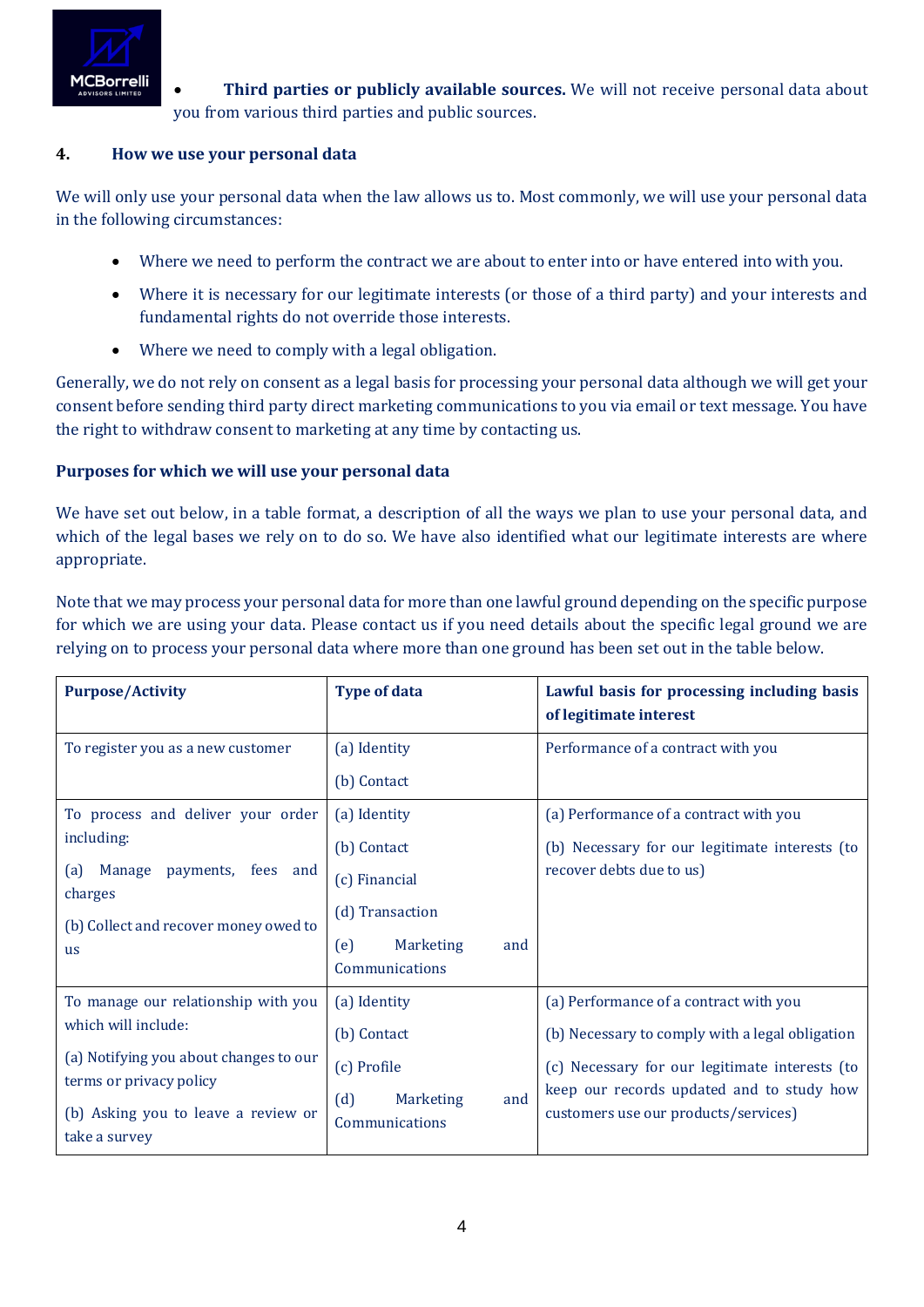

| To enable you to partake in a prize<br>draw, competition or complete a<br>survey<br>To administer and protect our<br>business and this website (including            | (a) Identity<br>(b) Contact<br>(c) Profile<br>(d) Usage<br>(e)<br><b>Marketing</b><br>and<br>Communications<br>(a) Identity<br>(b) Contact | (a) Performance of a contract with you<br>(b) Necessary for our legitimate interests (to<br>how<br>study<br>customers<br>use<br>our<br>products/services, to develop them and grow<br>our business)<br>(a) Necessary for our legitimate interests (for<br>business,<br>provision<br>running<br>our<br><sub>of</sub> |
|----------------------------------------------------------------------------------------------------------------------------------------------------------------------|--------------------------------------------------------------------------------------------------------------------------------------------|---------------------------------------------------------------------------------------------------------------------------------------------------------------------------------------------------------------------------------------------------------------------------------------------------------------------|
| troubleshooting, data analysis, testing,<br>maintenance,<br>system<br>support,<br>reporting and hosting of data)                                                     | (c) Technical                                                                                                                              | administration and IT services, network<br>security, to prevent fraud and in the context of<br>business<br>reorganisation<br>or<br>a<br>group<br>restructuring exercise)<br>(b) Necessary to comply with a legal obligation                                                                                         |
| To deliver relevant website content<br>and advertisements to you<br>and<br>understand<br>the<br>measure<br>or<br>effectiveness of the advertising we<br>serve to you | (a) Identity<br>(b) Contact<br>(c) Profile<br>(d) Usage<br>Marketing<br>(e)<br>and<br>Communications<br>(f) Technical                      | Necessary for our legitimate interests (to study<br>how customers use our products/services, to<br>develop them, to grow our business and to<br>inform our marketing strategy)                                                                                                                                      |
| To use data analytics to improve our<br>products/services,<br>website,<br>marketing, customer relationships and<br>experiences                                       | (a) Technical<br>(b) Usage                                                                                                                 | Necessary for our legitimate interests (to define<br>types of customers for our products and<br>services, to keep our website updated and<br>relevant, to develop our business and to inform<br>our marketing strategy)                                                                                             |
| make<br>To<br>suggestions<br>and<br>recommendations to you about goods<br>or services that may be of interest to<br>you                                              | (a) Identity<br>(b) Contact<br>(c) Technical<br>(d) Usage<br>(e) Profile<br>(f)<br>Marketing<br>and<br>Communications                      | Necessary for our legitimate interests (to<br>develop our products/services and grow our<br>business)                                                                                                                                                                                                               |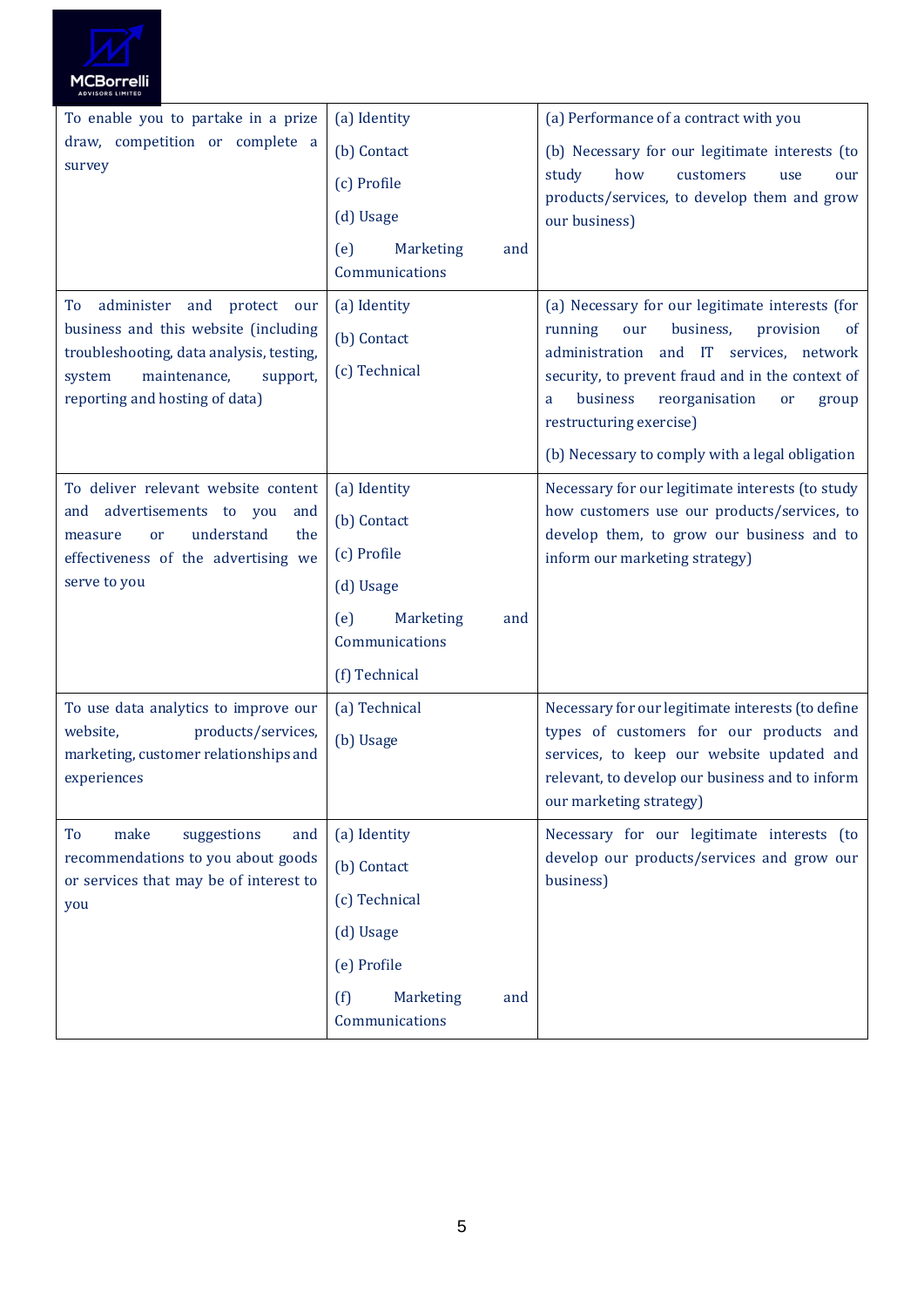

#### **Marketing**

We strive to provide you with choices regarding certain personal data uses, particularly around marketing and advertising.

## **Promotional offers from us**

We may use your Identity, Contact, Technical, Usage and Profile Data to form a view on what we think you may want or need, or what may be of interest to you. This is how we decide which products, services and offers may be relevant for you (we call this marketing).

You will receive marketing communications from us if you have requested information from us or purchased services from us and you have not opted out of receiving that marketing.

#### **Third-party marketing**

We will get your express opt-in consent before we share your personal data with any third party for marketing purposes.

#### **Opting out**

You can ask us or third parties to stop sending you marketing messages at any time by logging into the website and checking or unchecking relevant boxes to adjust your marketing preferences, by following the opt-out links on any marketing message sent to you or by contacting us at any time.

Where you opt out of receiving these marketing messages, this will not apply to personal data provided to us as a result of a service purchase, warranty registration, service experience or other transactions.

#### **Cookies**

You can set your browser to refuse all or some browser cookies, or to alert you when websites set or access cookies. If you disable or refuse cookies, please note that some parts of this website may become inaccessible or not function properly.

#### **Change of purpose**

We will only use your personal data for the purposes for which we collected it, unless we reasonably consider that we need to use it for another reason and that reason is compatible with the original purpose. If you wish to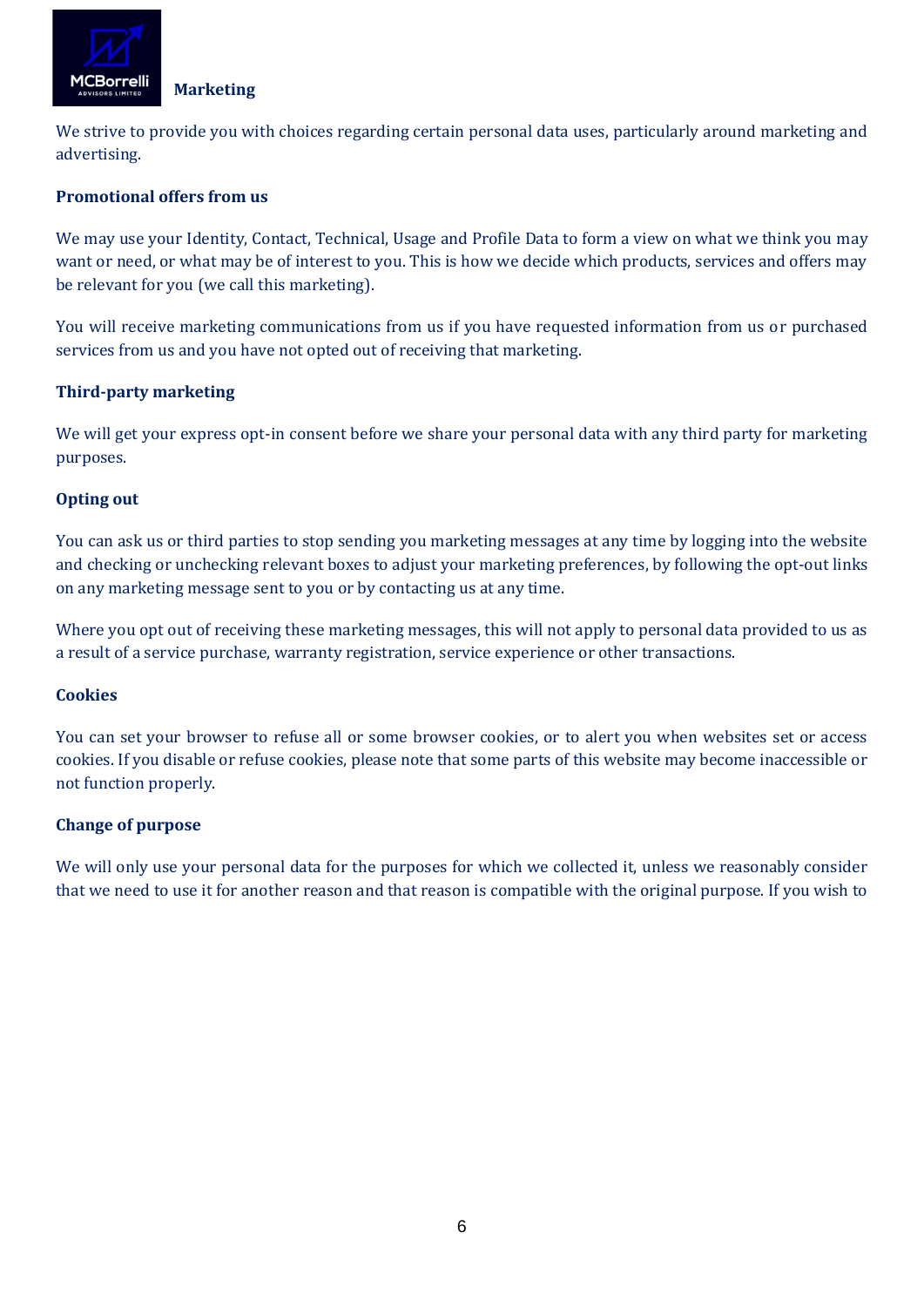

get an explanation as to how the processing for the new purpose is compatible with the original purpose, please contact us.

If we need to use your personal data for an unrelated purpose, we will notify you and we will explain the legal basis which allows us to do so.

Please note that we may process your personal data without your knowledge or consent, in compliance with the above rules, where this is required or permitted by law.

# **5. Disclosures of your personal data**

We may share your personal data with the parties set out below for the purposes set out in the table *Purposes for which we will use your personal data* above.

- Internal Third Parties as set out in the *Glossary*.
- External Third Parties as set out in the *Glossary*.
- Specific third parties.
- Third parties to whom we may choose to sell, transfer or merge parts of our business or our assets. Alternatively, we may seek to acquire other businesses or merge with them. If a change happens to our business, then the new owners may use your personal data in the same way as set out in this privacy policy.

We require all third parties to respect the security of your personal data and to treat it in accordance with the law. We do not allow our third-party service providers to use your personal data for their own purposes and only permit them to process your personal data for specified purposes and in accordance with our instructions.

## **6. International transfers**

We do not transfer your personal data outside the UK.

## **7. Data security**

We have put in place appropriate security measures to prevent your personal data from being accidentally lost, used or accessed in an unauthorised way, altered or disclosed. In addition, we limit access to your personal data to those employees, agents, contractors and other third parties who have a business need to know. They will only process your personal data on our instructions and they are subject to a duty of confidentiality.

We have put in place procedures to deal with any suspected personal data breach and will notify you and any applicable regulator of a breach where we are legally required to do so.

## **8. Data retention**

## **How long will you use my personal data for?**

We will only retain your personal data for as long as reasonably necessary to fulfil the purposes we collected it for, including for the purposes of satisfying any legal, regulatory, tax, accounting or reporting requirements. We may retain your personal data for a longer period in the event of a complaint or if we reasonably believe there is a prospect of litigation in respect to our relationship with you.

To determine the appropriate retention period for personal data, we consider the amount, nature and sensitivity of the personal data, the potential risk of harm from unauthorised use or disclosure of your personal data, the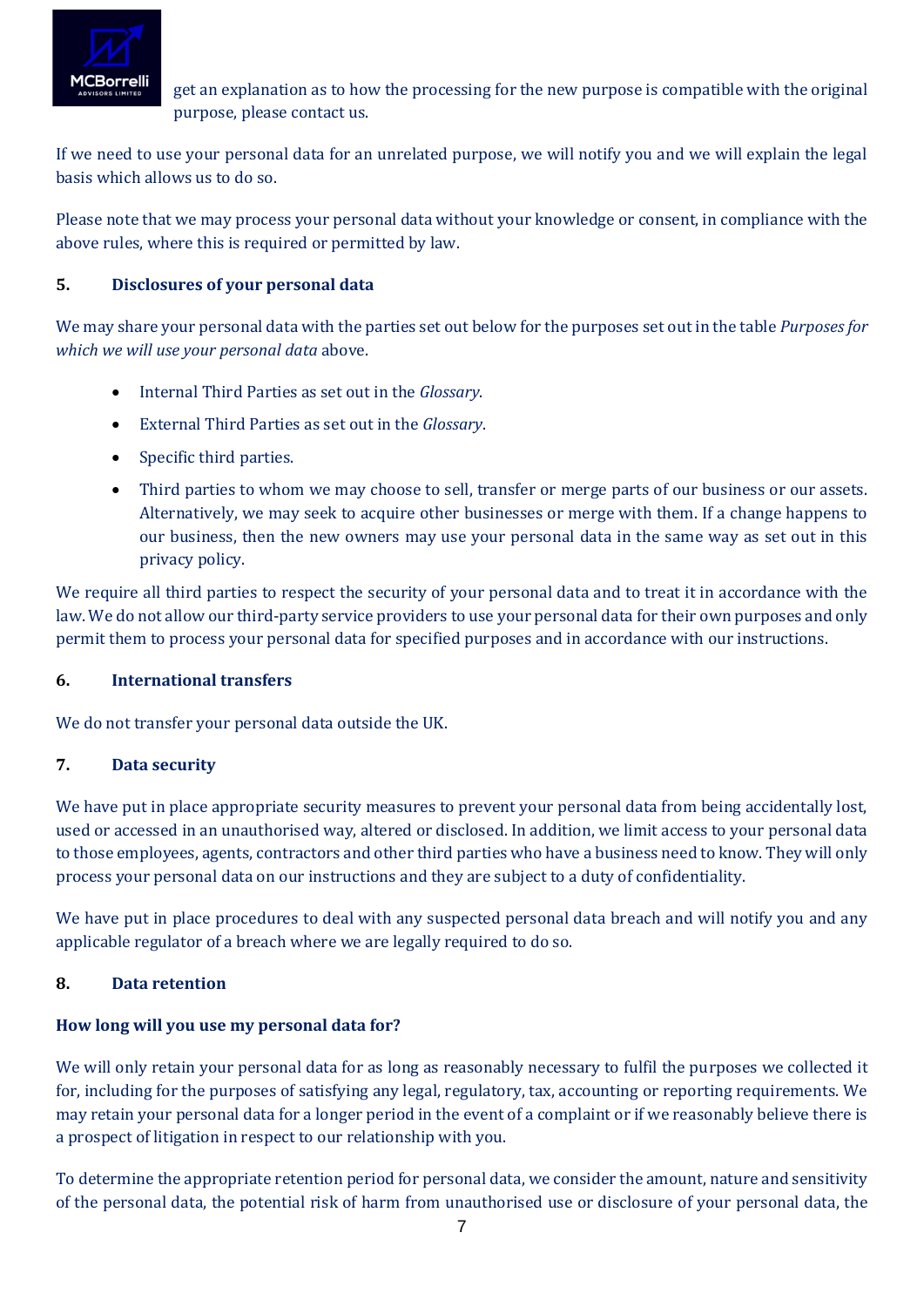

purposes for which we process your personal data and whether we can achieve those purposes through other means, and the applicable legal, regulatory, tax, accounting or other requirements.

Details of retention periods for different aspects of your personal data can be requested from us by contacting us.

## **OR**

By law we have to keep basic information about our customers (including Contact, Identity, Financial and Transaction Data) for six years after they cease being customers for tax purposes.

In some circumstances you can ask us to delete your data: see *your legal rights* below for further information.

In some circumstances we will anonymise your personal data (so that it can no longer be associated with you) for research or statistical purposes, in which case we may use this information indefinitely without further notice to you.

## **9. Your legal rights**

Under certain circumstances, you have rights under data protection laws in relation to your personal data. Please click on the links below to find out more about these rights:

- *Request access to your personal data*.
- *Request correction of your personal data*.
- *Request erasure of your personal data*.
- *Object to processing of your personal data*.
- *Request restriction of processing your personal data*.
- *Request transfer of your personal data*.
- *Right to withdraw consent*.

If you wish to exercise any of the rights set out above, please contact us.

## **No fee usually required**

You will not have to pay a fee to access your personal data (or to exercise any of the other rights). However, we may charge a reasonable fee if your request is clearly unfounded, repetitive or excessive. Alternatively, we could refuse to comply with your request in these circumstances.

#### **What we may need from you**

We may need to request specific information from you to help us confirm your identity and ensure your right to access your personal data (or to exercise any of your other rights). This is a security measure to ensure that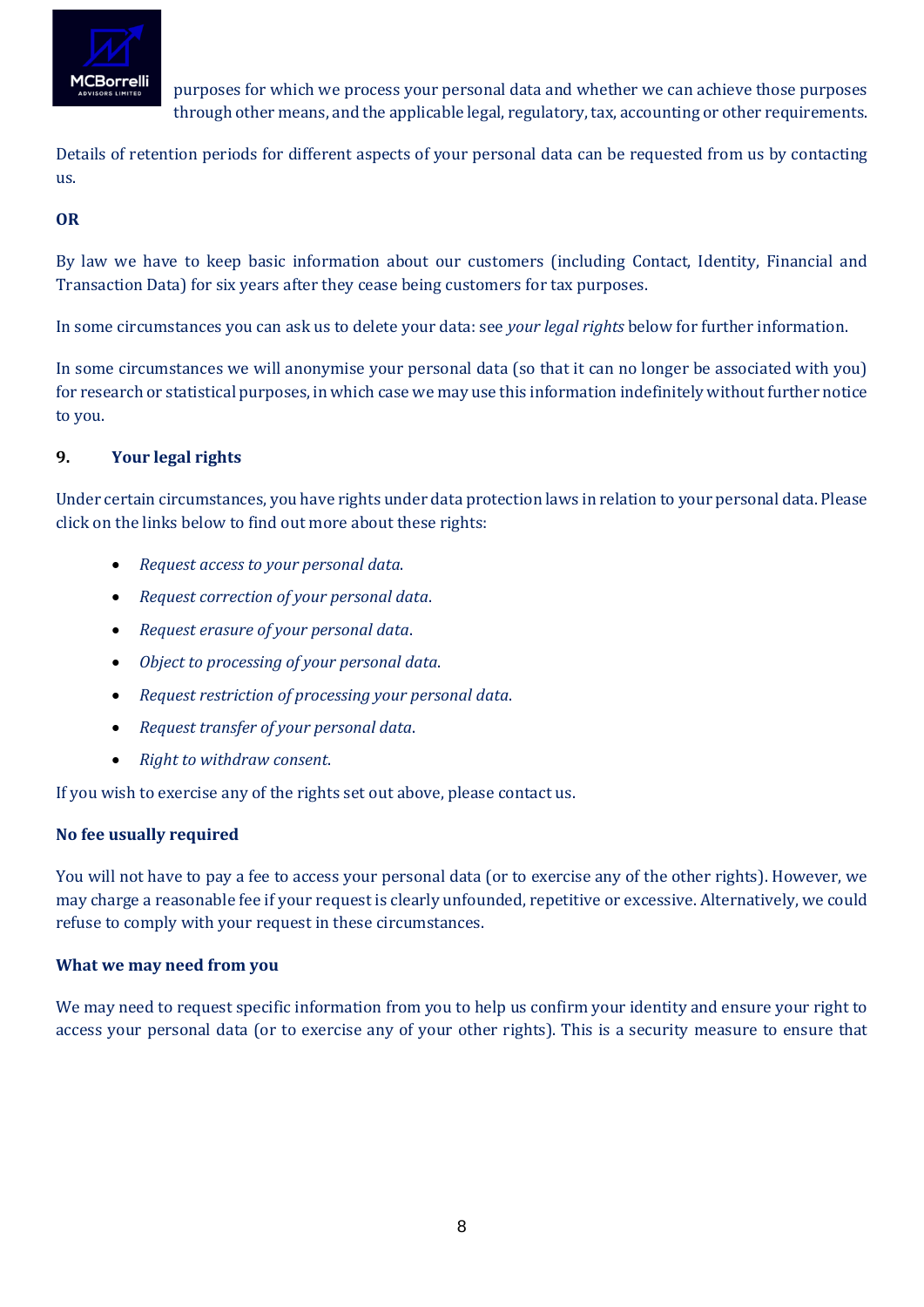

personal data is not disclosed to any person who has no right to receive it. We may also contact you to ask you for further information in relation to your request to speed up our response.

## **Time limit to respond**

We try to respond to all legitimate requests within one month. Occasionally it could take us longer than a month if your request is particularly complex or you have made a number of requests. In this case, we will notify you and keep you updated.

## **10. Glossary**

#### **LAWFUL BASIS**

**Legitimate Interest** means the interest of our business in conducting and managing our business to enable us to give you the best service/product and the best and most secure experience. We make sure we consider and balance any potential impact on you (both positive and negative) and your rights before we process your personal data for our legitimate interests. We do not use your personal data for activities where our interests are overridden by the impact on you (unless we have your consent or are otherwise required or permitted to by law). You can obtain further information about how we assess our legitimate interests against any potential impact on you in respect of specific activities by contacting us.

**Performance of Contract** means processing your data where it is necessary for the performance of a contract to which you are a party or to take steps at your request before entering into such a contract.

**Comply with a legal obligation** means processing your personal data where it is necessary for compliance with a legal obligation that we are subject to.

#### **THIRD PARTIES**

#### **External Third Parties**

- Service providers acting as processors based in the United Kingdom who provide IT and system administration services.
- Professional advisers acting as processors and/or joint controllers including lawyers, bankers, auditors and insurers based in the United Kingdom who provide consultancy, banking, legal, insurance and accounting services.
- HM Revenue & Customs, regulators and other authorities acting as processors and/or joint controllers based in the United Kingdom who require reporting of processing activities in certain circumstances.

#### **YOUR LEGAL RIGHTS**

You have the right to:

**Request access** to your personal data (commonly known as a "data subject access request"). This enables you to receive a copy of the personal data we hold about you and to check that we are lawfully processing it.

**Request correction** of the personal data that we hold about you. This enables you to have any incomplete or inaccurate data we hold about you corrected, though we may need to verify the accuracy of the new data you provide to us.